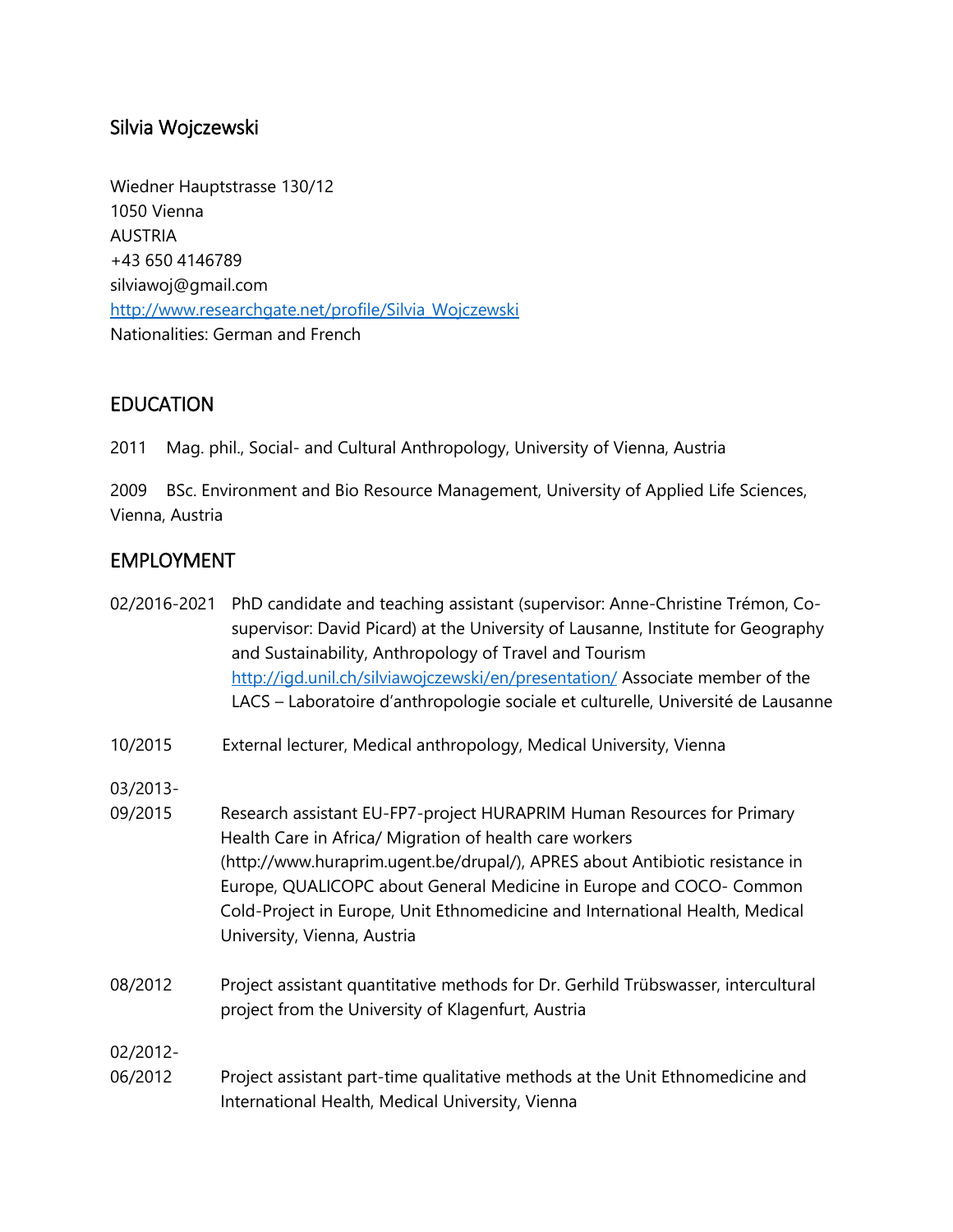### 05/2011-

12/2013 Translator part-time (German-French) at Meta Communication GmbH, Vienna

#### 12/2011-

07/2012 Traineeship at the ÖIN (Austrian Institute for sustainable development) Vienna, Austria

## **TEACHING**

- Autumn 2018 Stage de terrain (field trip, project week, 6 ECTS), assisting Mathis Stock, Master in Tourism studies, Université de Lausanne, Berlin
- Spring 2018 Méthodologies de la recherche, assisting Léopold Lucas, Master in Tourism studies, Université de Lausanne
- Spring 2017 Patrimoines, Innovations, Terroirs (3 ECTS), assisting David Picard, Master in Tourism studies, Université de Lausanne, Sion
- Autumn 2016/17 Stage de terrain (fieldwork project week, 6 ECTS), assisting David Picard, Master in Tourism studies, Université de Lausanne, Lisbon
- Autumn 2016-19 Anthropologie du tourisme et du voyage (6 ECTS), assisting David Picard, Valerio Simoni, Tristan Loloum, Master in Tourism studies, Université de Lausanne, Sion
- Spring 2016 Enjeux sociopolitiques du tourisme pour les sociétés d'accueil (3 ECTS), assisting Prof. Picard, Master in Tourism studies, Université de Lausanne, Sion
- Spring 2016 Inter- and transdisciplinary research methods (6 ECTS), co-teaching with Mourtazina E., Master in Tourism studies, Université de Lausanne, Sion
- Autumn 2014/15 Medical anthropological aspects of aging, dying and death, small group teaching, regular curriculum for medical students, Centre for Public Health, Medical University of Vienna, Austria (one session only)

### GRANTS

PlaGe (Interdisciplinary Gender studies platform at University Lausanne), funding for conference on Geographies of Care, 2000 CHF, 11/2020

• EASA network funding (European Association for Social Anthropology) for ANTHROMOB (Anthropology and Mobility network) workshop, 850  $\epsilon$ , 01/2019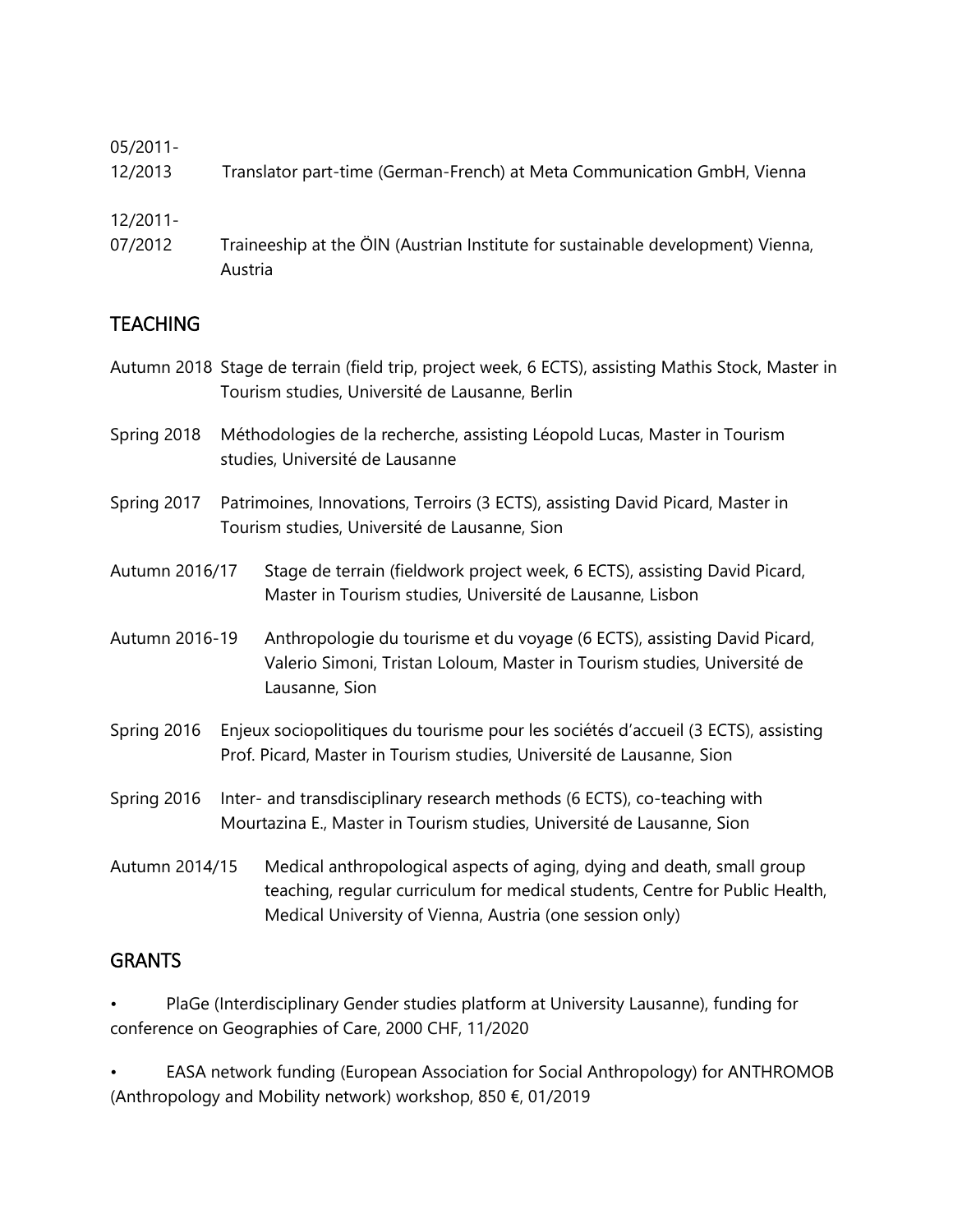- PlaGe (Interdisciplinary Gender studies platform at University Lausanne), funding for conference on Gender and the Body, 2000 CHF, 12/2018
- Research grant (Wissenschaftstipendium) from the city of Vienna (Magistratsabteilung 7- Kultur), 1500 €, 7/2015-8/2015
- Grant for Master Thesis research abroad of the University of Vienna (KWA), 1100  $\epsilon$ , 3/2010- 5/2010

# FURTHER INFORMATION

#### Professional networks

2018 – Ongoing: Co-convenor of the Anthropology and Mobility network (ANTHROMOB) of EASA (European Association of Social Anthropologists) with Anna-Lisa Ramella (UCologne) and Fabiola Mancinelli (UBarcelona)

2017 – 2021: Member of the Bureau of the PlaGe (Interdisciplinary Gender studies platform), Université de Lausanne

#### Editorial activities

2019 – Editorial board member of the Berghahn Book Series Worlds in Motion. Series editor: Noel Salazar

### Fieldwork and academic stays abroad

- PhD fieldwork multi-sited and in Frankfurt 08/2017 08/2018
- ECOSUR, Campeche, México, Academic visitor 03/2012-05/2012
- Fieldwork in Mexico, Pachuitz, Calakmul, 01/2010-06/2010
- Universidad de Córdoba, Spain; Erasmus exchange program (BSc), 10/2006-07/2007
- Shimoga, India, Visiting teacher in school for blind children, 11/2003-04/2004

#### Language skills

- German (native speaker)
- French (native speaker)
- English (fluent, IELTS: band 8)
- Spanish (fluent)
- Portuguese (basic language proficiency)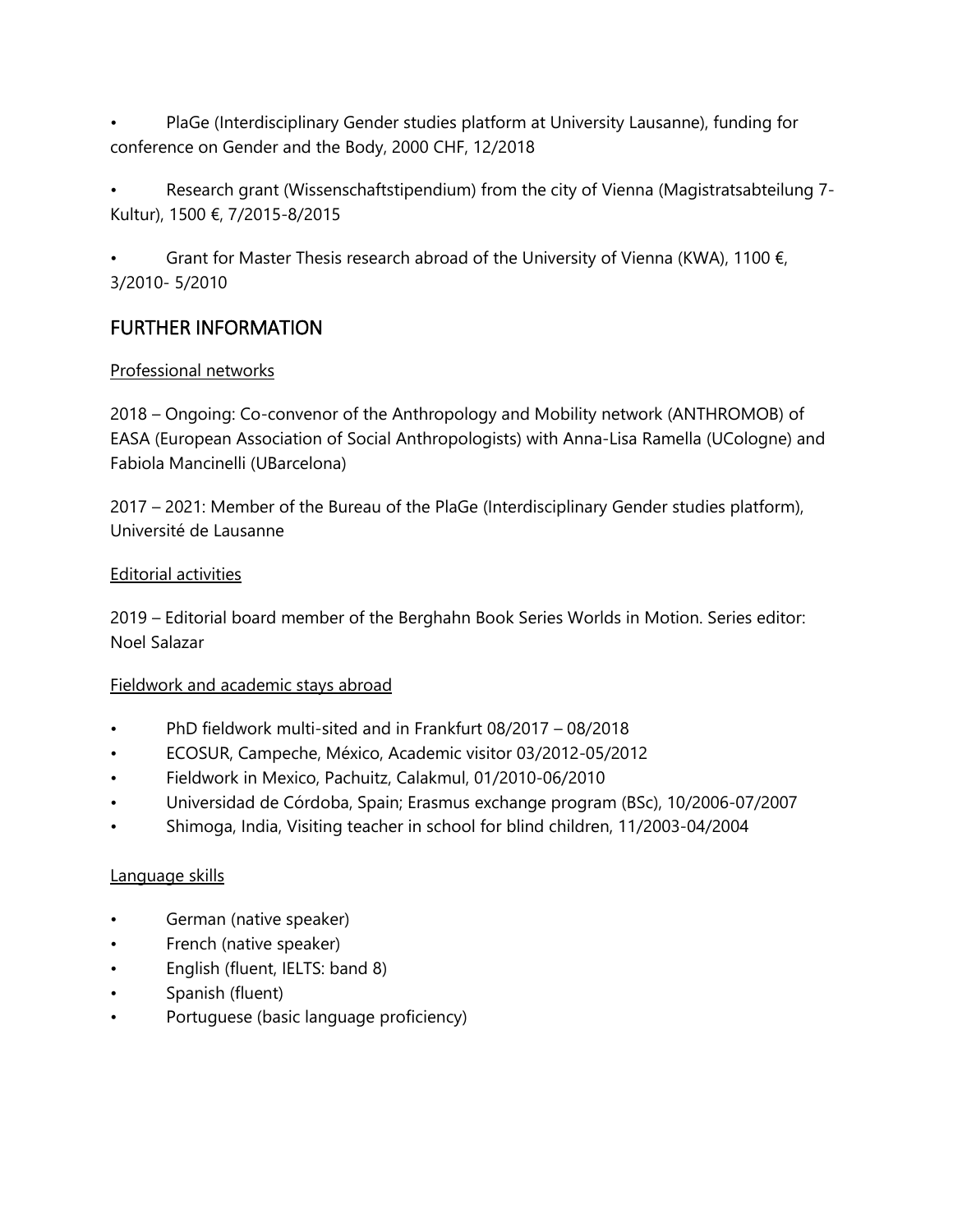### PUBLICATIONS

Wojczewski, S. (2020). Experiencing 'white fragility': Cultivating discomfort and the politics of representation in feminist research practices. Dans: Feministische Geo-Rundmail Nr. 83 : Feminist Research Practice in Geography: Snapshots, Reflections, Concepts. (p. 34-39)

Wojczewski, S. (2020). Family Affairs - An intergenerational dialogue on diaspora. Sur: Blog NCCR - on the move: [https://blog.nccr-onthemove.ch/family-affairs-an-intergenerational-dialogue](https://blog.nccr-onthemove.ch/family-affairs-an-intergenerational-dialogue-on-diaspora/?lang=de)[on-diaspora/?lang=de,](https://blog.nccr-onthemove.ch/family-affairs-an-intergenerational-dialogue-on-diaspora/?lang=de) Université de Neuchatel.

#### **Peer reviewed :**

- Wojczewski, S. (2019) À la recherche d'un enracinement. De l'importance des voyages au sein des itinéraires de féministes activistes afro-allemandes. [https://www.ethnographiques.org/2019/numero-37/.](https://www.ethnographiques.org/2019/numero-37/) Dossier Revenir. Quêtes, enquêtes et retrouvailles coordonné par Anne-Christine Trémon, Michaël Busset, et Grégoire Mayor. (peer reviewed online journal)
- Wojczewski, S. (2019) (Im-)mobile Travels: Navigating Categories of Movement and Identities. [http://allegralaboratory.net/im-mobile-travels-navigating-categories-of-movement-and](http://allegralaboratory.net/im-mobile-travels-navigating-categories-of-movement-and-identities/)[identities/](http://allegralaboratory.net/im-mobile-travels-navigating-categories-of-movement-and-identities/) (peer-reviewed Anthropology blog)
- Mayrhuber, E., W. Peersman, N. van de Kraats, G. Petricek, A. Ćosić Diviak, S. **Wojczewski**, and K. Hoffmann. (2018). ""With fever it's the real flu I would say": laypersons' perception of common cold and influenza and their differences-a qualitative study in Austria, Belgium and Croatia." BMC infectious diseases 18 (1):1-9.
- Hoffmann, K., **Wojczewski**, S., Aarendonk, D., Maier, M., Dorner, T. E., & de Maeseneer, J. (2017). No common understanding of profession terms utilized in health services research. Wiener klinische Wochenschrift, 129(1-2), 52-58.
- Poppe, A., **Wojczewsk**i, S., Taylor, K., Kutalek, R., & Peersman, W. (2016). The views of migrant health workers living in Austria and Belgium on return migration to sub-Saharan Africa. Human Resources for Health, 14(1), 27. DOI: 10.1186/s12960-016-0129-4
- Nkomazana, O., Mash, R., **Wojczewski**, S., Kutalek, R., & Phaladze, N. (2016). How to create more supportive supervision for primary healthcare: lessons from Ngamiland district of Botswana: cooperative inquiry group. Global Health Action, 9. DOI: 10.3402/gha.v9.31263
- **Wojczewski**, S., M. Willcox, V. Mubangizi, K. Hoffmann, W. Peersman, T. Niederkrotenthaler, S. Natukunda, S. Maling, M. Maier, D. Mant, and R. Kutalek. (2015). "Portrayal of the Human Resource Crisis and Accountability in Healthcare: A Qualitative Analysis of Ugandan Newspapers." PLoS One 10 (4):e0121766. doi: 10.1371/journal.pone.0121766.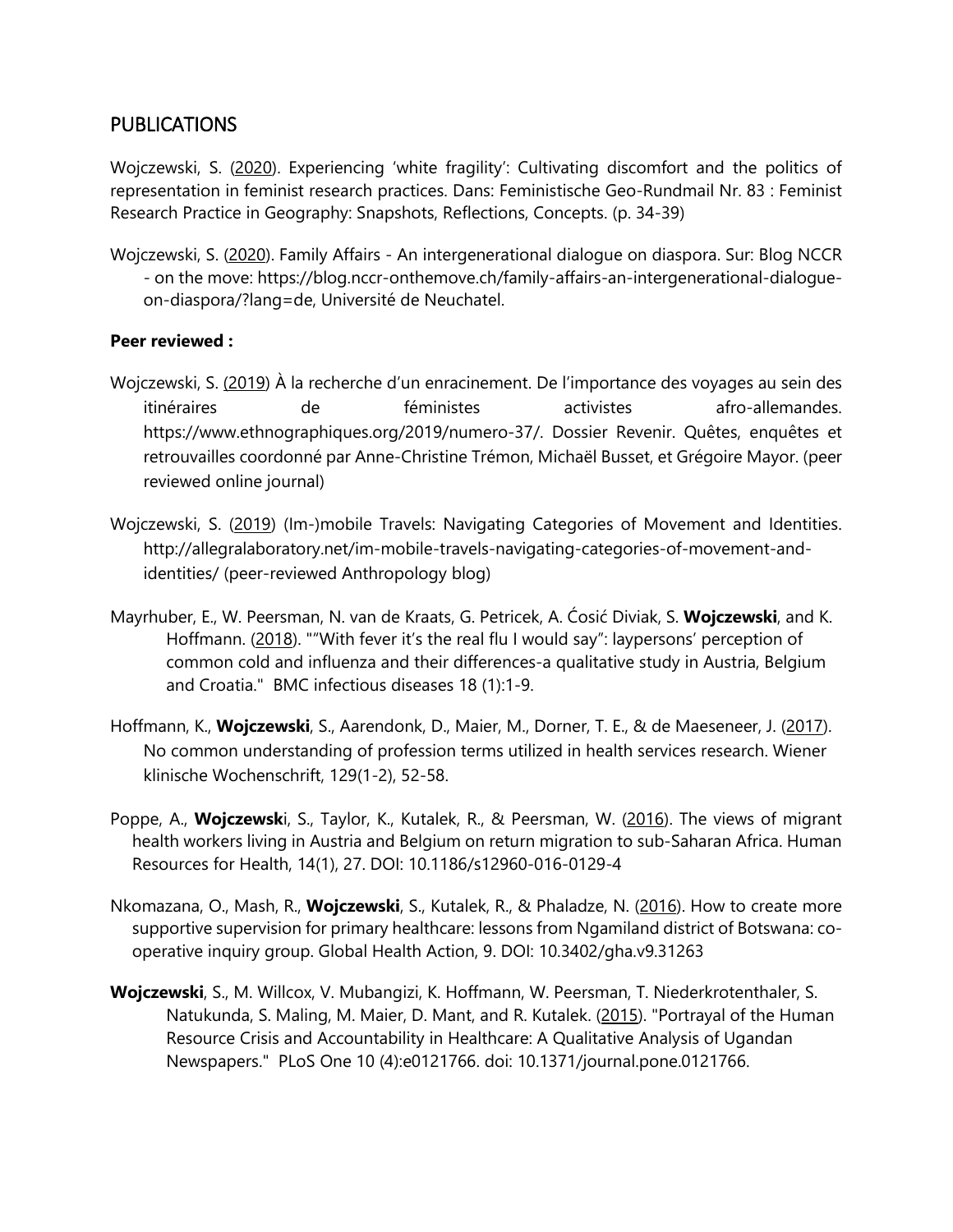- **Wojczewski**, S., S. Pentz, C. Blacklock, K. Hoffmann, W. Peersman, O. Nkomazana, and R. Kutalek. (2015). "African Female Physicians and Nurses in the Global Care Chain: Qualitative Explorations from Five Destination Countries." PLoS ONE 10 (6):e0129464. doi: 10.1371/journal.pone.0129464.
- **Wojczewski**, S., A. Poppe, K. Hoffmann, W. Peersman, O. Nkomazana, S. Pentz, and R. Kutalek. (2015). "Diaspora engagement of African migrant health workers–examples from five destination countries." Global health action 8 (1):29210
- Hoffmann, K., S. **Wojczewski**, A. George, W. Schäfer, and M. Maier. (2015). "Stressed and overworked? A cross-sectional study of the working situation of urban and rural general practitioners in Austria in the framework of the QUALICOPC project." Croatian medical journal 56 (4):366-374.
- Moosa, S., S. **Wojczewski**, K. Hoffmann, A. Poppe, O. Nkomazana, W. Peersman, M. Willcox, A. Derese, and D. Mant. (2014). "The inverse primary care law in sub-Saharan Africa: a qualitative study of the views of migrant health workers." British Journal of General Practice 64 (623):e321-e328. doi: 10.3399/bjgp14X680089.
- Moosa, S., S. **Wojczewski**, K. Hoffman, A. Poppe, O. Nkomazana, W. Peersman, M. Willcox, M. Maier, A. Derese, and D. Mant. (2013). "Why there is an inverse primary-care law in Africa." The Lancet Global Health 1 (6):e332-e333. doi: 10.1016/S2214-109X(13)70119-0.

# SCIENTIFIC PRESENTATIONS (2016-2020)

11/2020 "Cultivating discomfort and uncertainty for careful research relations". Care as method workshop. Geographies of Alternative Care: Spaces, Ecologies and Methods. November 27, University of Lausanne.

10/2020 « La formation d'une identité diasporique chez les personnes afrodescendantes en Allemagne ». Conférence dans le cours Anthropologie Culturelle et Sociale II. Université de Lausanne, Octobre 27.

07/2020 "Kinning through diasporic travel – Mobility and coming of age for young Germans of African descent". EASA biannual conference Panel 144: New horizons: second generation perspectives on experiences of migration. Lisbon, Portugal, 24 July (online).

11/2019 "Pour la cause de l'ancêtre - Relation diasporique et transformations d'un village globalisé, Shenzhen, Chine". Table-ronde organisée dans le cadre des séminaires de recherches du LACS. Discussion autour de l'ouvrage d'Anne-Christine Trémon. With Alice Aterianus-Owanga, FTSR, ISSR-ORS - Antoine Kernen, FSSP, ISS-LACCUS - Tobias Marschall, IHEID, dép. d'anthropologie - Silvia Wojczewski, FGSE, IGD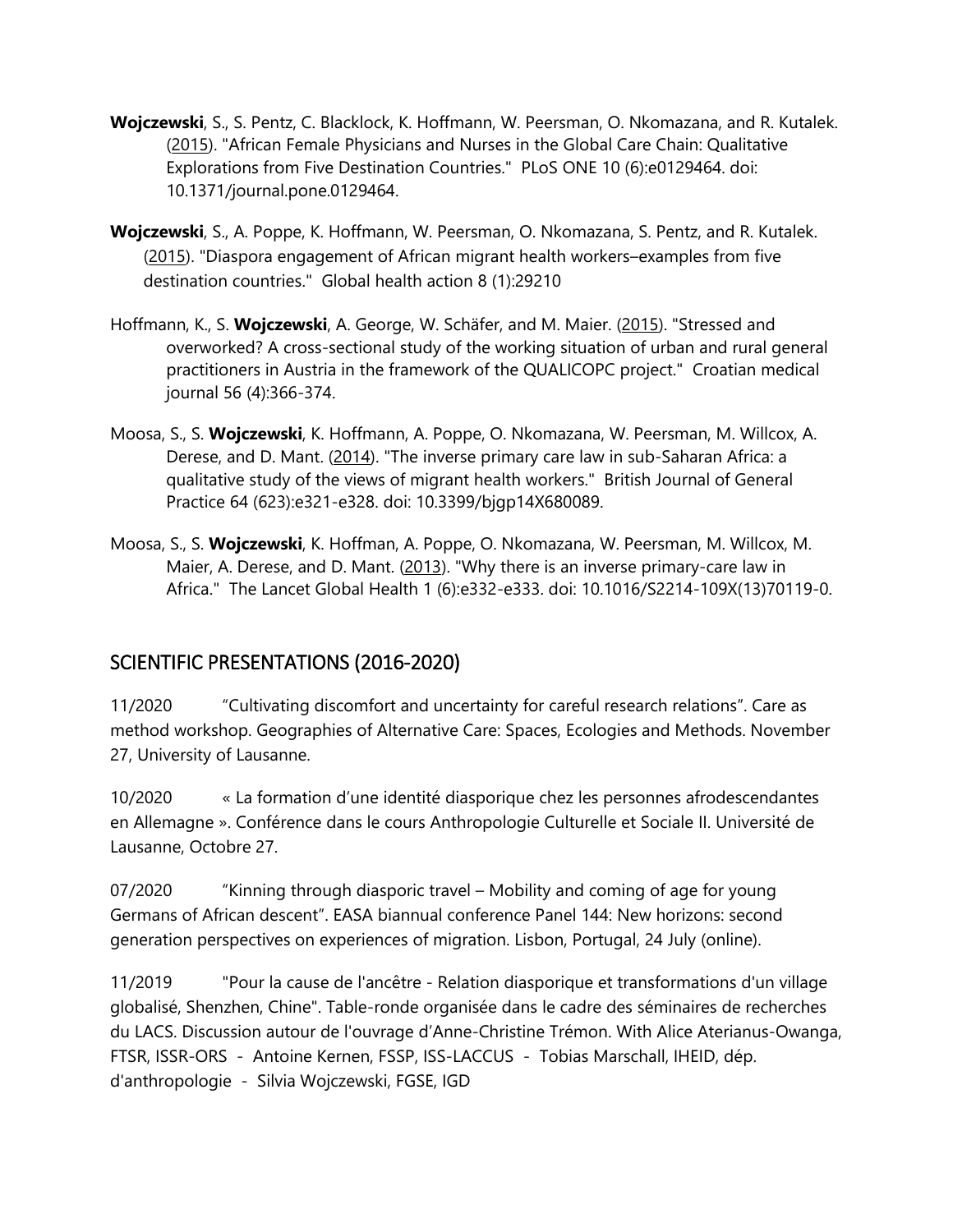11/2019 "Imaginaries of migration and work in the process of fashioning a diasporic self". EASA Anthromob workshop. Panel 2: Mobility, education and work in the making of a desirable self. Barcelona, Spain, November 7.

09/2019 "An intergenerational dialogue on diaspora and home". Roundtable: Families and children on the move. Neuchâtel Graduate Conference of Migration and Mobility Studies, September 12.

07/2019 "Family affairs – an intergenerational dialogue on African diaspora in a German city". Panel: People of African Descent: sociabilities, representations, and sociopolitical and cultural dynamics - Sessão 1: Identidades Plurais: enunciações afrodescendentes. Lisbon, Portugal, July 6.

05/2019 "A family trip to Ghana: Negotiating privilege, kinship and care in international travel". CUSO doctoral workshop Anthropological encounters with tourism. Monte Verità, Ticino, Switzerland, May 13-14.

08/2018 "Mobility as social norm: Travel, homeliness and community among two Afrofeminist performers". Panel: Creating locality in mobile times. EASA European Anthropology Association. Stockholm, Sweden, August 17.

06/2018 « Note de terrain sur la distance analytique ». CUSO doctoral workshop sociologie, Observer & (d-)écrire: mener une enquête ethnographique Module sur la pratique ethnographique avec Prof. Gary A. Fine. Lausanne, Switzerland. Juin 1.

05/2018 "Afro-German, Afro-pean, Afro-politan – Wayfindings to a diasporic identity". Conference: Transnational Perspectives on Black Germany. Black German heritage and research association. University of Toronto. Toronto, Canada, May 23-25.

02/2018 « Faire partie d'un life-world : l'observation participative est-elle une méthode phénoménologique ?». Seminar: "L'approche phénoménologique dans la recherche en sciences sociales et humaines". Co-organizer of doctoral seminar with Ellina Mourtazina, Diane Linder, Gérald Hess, Nathalie Depraz. Lausanne, Switzerland. February 9.

07/2017 "Becoming Black German – Imagining new ways of being through travel and tourism". Panel 8: "Afroeuropean modes of self-definition: Blackness, Africanness, and Europeanness in the making." Biennial Afroeuropeans 2017 conference. Tampere, Finland. July 7.

06/2017 "Black Germans on tour – travel and the negotiation of identities". Session 2 'Multilocality, tourism and travel'. Swiss Mobility Conference Université de Lausanne, Switzerland. June 29.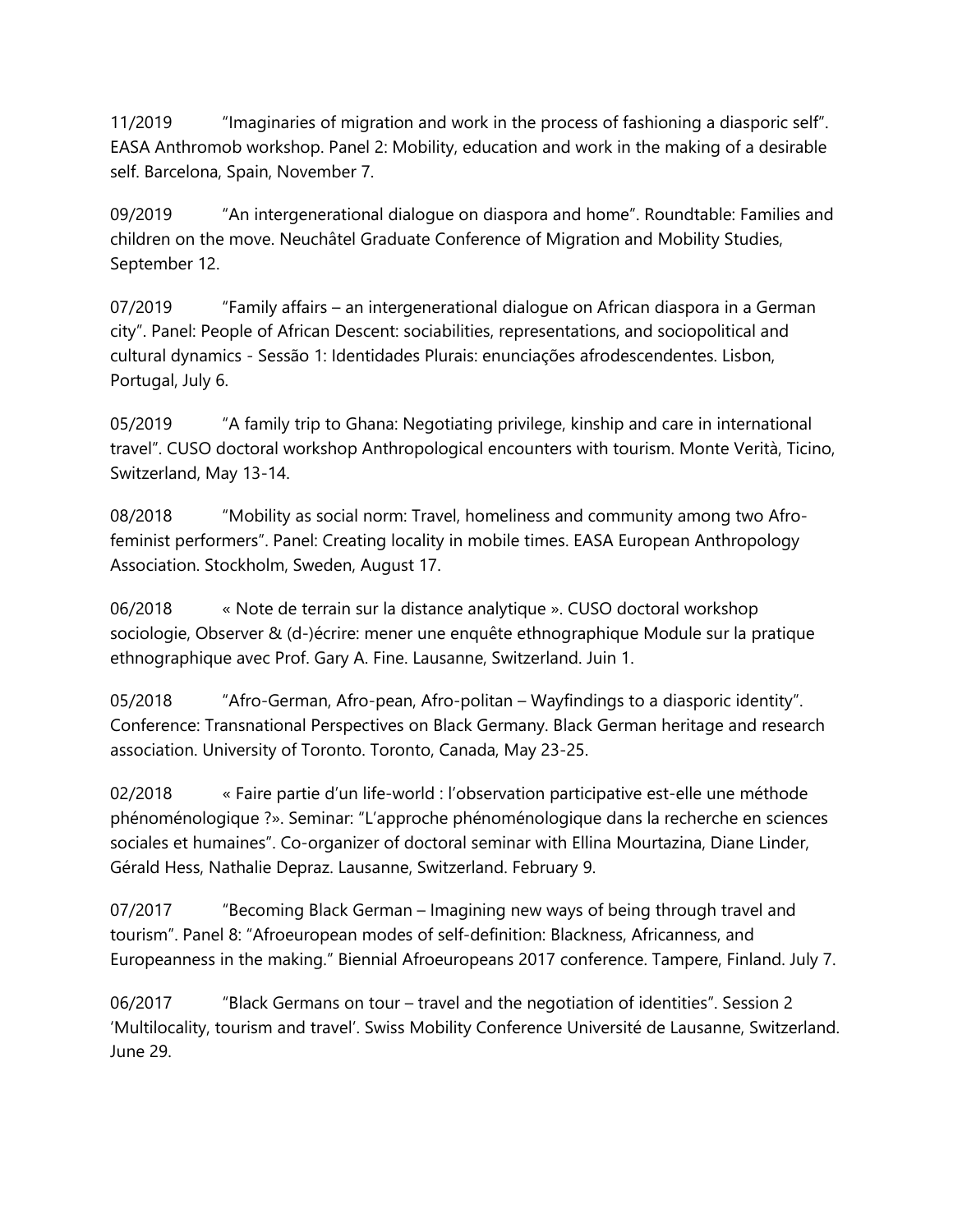03/2017 "Black bodies - Travel and the challenge for identity". Workshop: Walking-home. Exploring experience and knowledge of place and motion. SIEF 2017. International Society for Ethnology and Folklore. Göttingen, Germany. March 27.

11/2016 "Voyage, nation, identité". Journée des doctorant-e-s. Institut de géographie et durabilité. Université de Lausanne, Suisse. November 18.

07/2016 "Transnational family makings of African migrant health workers". EASA – European Association of Social Anthropology. Biennale Conference. University of Milan. July 21.

06/2016 "Tourism futures". Co-authors: Hürlemann S, Savioz A. Lancaster Summit. Institute of Geography and Sustainability. Université de Lausanne. June 9.

06/2016 "Traveling home: Migrant health workers links to their home countries". APA – Congress of the Portuguese Anthropological Association. Universidad de Coimbra. June 4.

# WORKSHOP AND CONFERENCE ORGANISATION (2016-2020)

11/2020 "Geographies of Alternative Care: Spaces, Ecologies and Methods" (Online conference). Organisers: Miriam Tola (IGD), Marianna Fernandes (IGD), Simone Ranocchiari (IGD), Christophe Mager (IGD), Silvia Wojczewski (IGD-LACS). Lausanne, Switzerland, 26-27 November

07/2020 "AnthroMob (Anthropology and mobilities) annual network meeting (online)". Organisers: Anna Lisa Ramella, Fabiola Mancinelli, Silvia Wojczewski. EASA European Association for Social Anthropology conference 2020. 20 July. Virtual conference in Lisbon.

11/2019 Table ronde avec Charlotte Lemanski (Université de Cambridge): Hybrid gentrification in South Africa: theorizing across southern and northern cities. Organisers: Jessica Wilczak (ISS-LACS), Laura Neville (IGD), Silvia Wojczewski (IGD), Lausanne, Switzerland

11/2019 "Mobility and the future of work." Co-Organizer with F. Mancinelli (UBarcelona), A. Ramella (USiegen), D. Johnson (UAmhurst), H. Patzer (Academy of Science Warsaw) of the EASA Anthromob workshop. Barcelona, November 6-8. https://mobilityandfuture2019.home.blog/

07/2019 "Performing and narrating Afropean (auto)biographies in the arts and Europe." Co-Chair with P. Ohene-Nyako (UGeneve) and M. Pétrémont (UGeneve). Panel at 7th Biannual Afroeuropean conference. Lisbon, July 7.

06/2019 "Corp(us) (in)disciplines". Workshop on Gender and the body including a performance night. Co-Organizer with S.Ranocchiari, C. Mager, J. Pope (IGD-Unil). Lausanne, Switzerland, June 13.